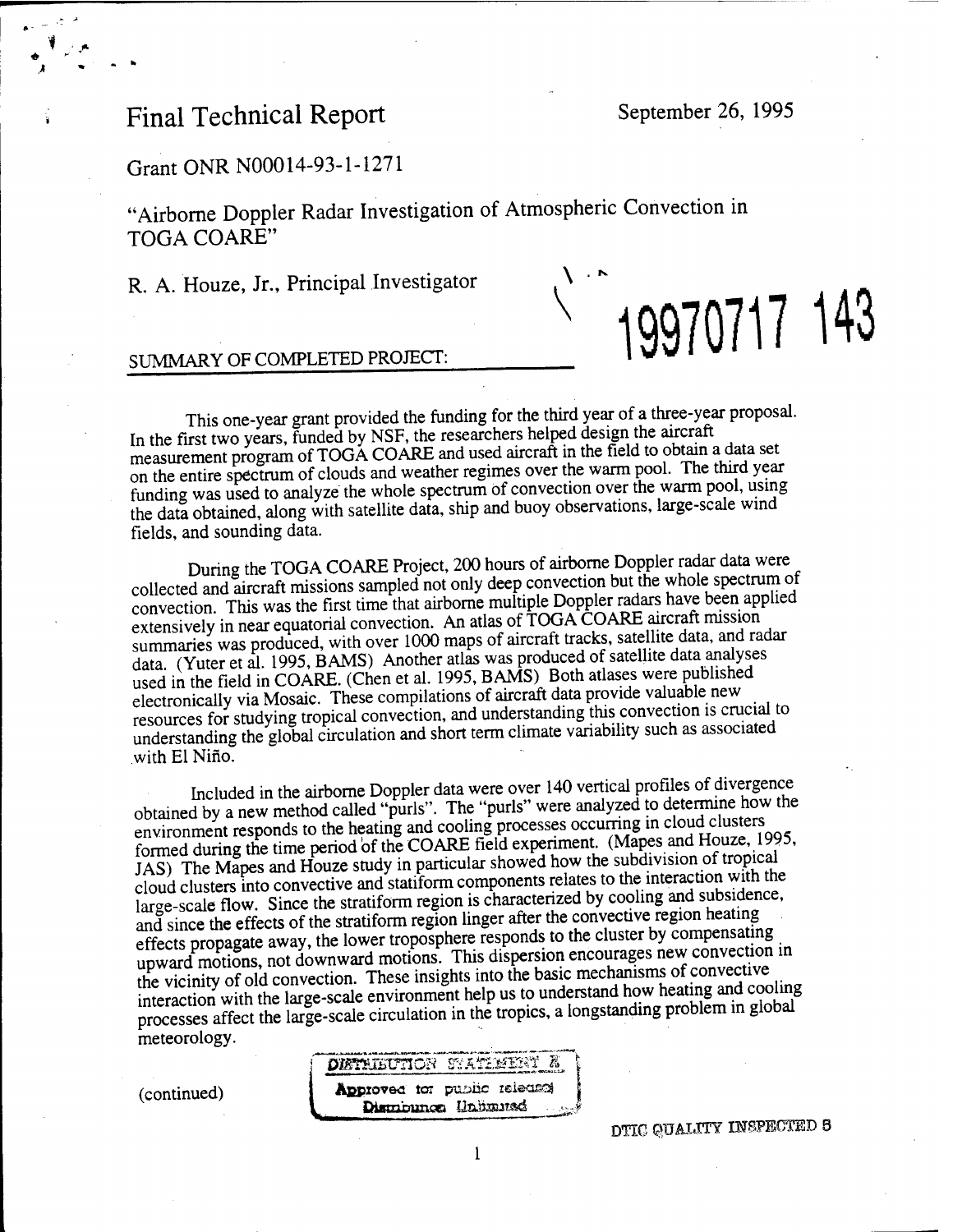**r\***

Final Technical Report (continued) September 26, 1995 Grant ONR N00014-93-1-1271 "AIRBORNE Doppler Radar Investigation of Atmospheric Convection in TOGA COARE" R. A. Houze, Jr., Principal Investigator

#### PUBLICATIONS:

- Yuter, S. E., R. A. Houze, Jr., B. F. Smull, F. D. Marks, Jr., J. R. Daugherty, and S. R. Brodzik, 1995: 'TOGA COARE aircraft mission summary images: An electronic atlas." *Bulletin of the American Meteorological Society,* 76, 319-328.
- Chen, S. S., R. A. Houze, Jr., B. E. Mapes, S. R. Brodzik, and S. E. Yuter, 1995: "TOGA COARE satellite data summaries available on the World Wide Web." *Bulletin of the American Meteorological Society,* 76, 329-333.
- Mapes, B. E., and R. A. Houze, Jr., 1995: "Diabatic divergence profiles in western Pacific mesoscale convective systems." *Journal of the Atmospheric Sciences,* 52, 1807- 1828.
- Chen, S. S., R. A. Houze, Jr., and B. E. Mapes, 1994: "Satellite-observed cloud clusters during TOGA COARE." *Preprints, Ninth Conference on the Middle Atmosphere and Seventh Conference on Satellite Meteorology and Oceanography,* Monterey, June 6-10, American Meteorological Society, 22-25.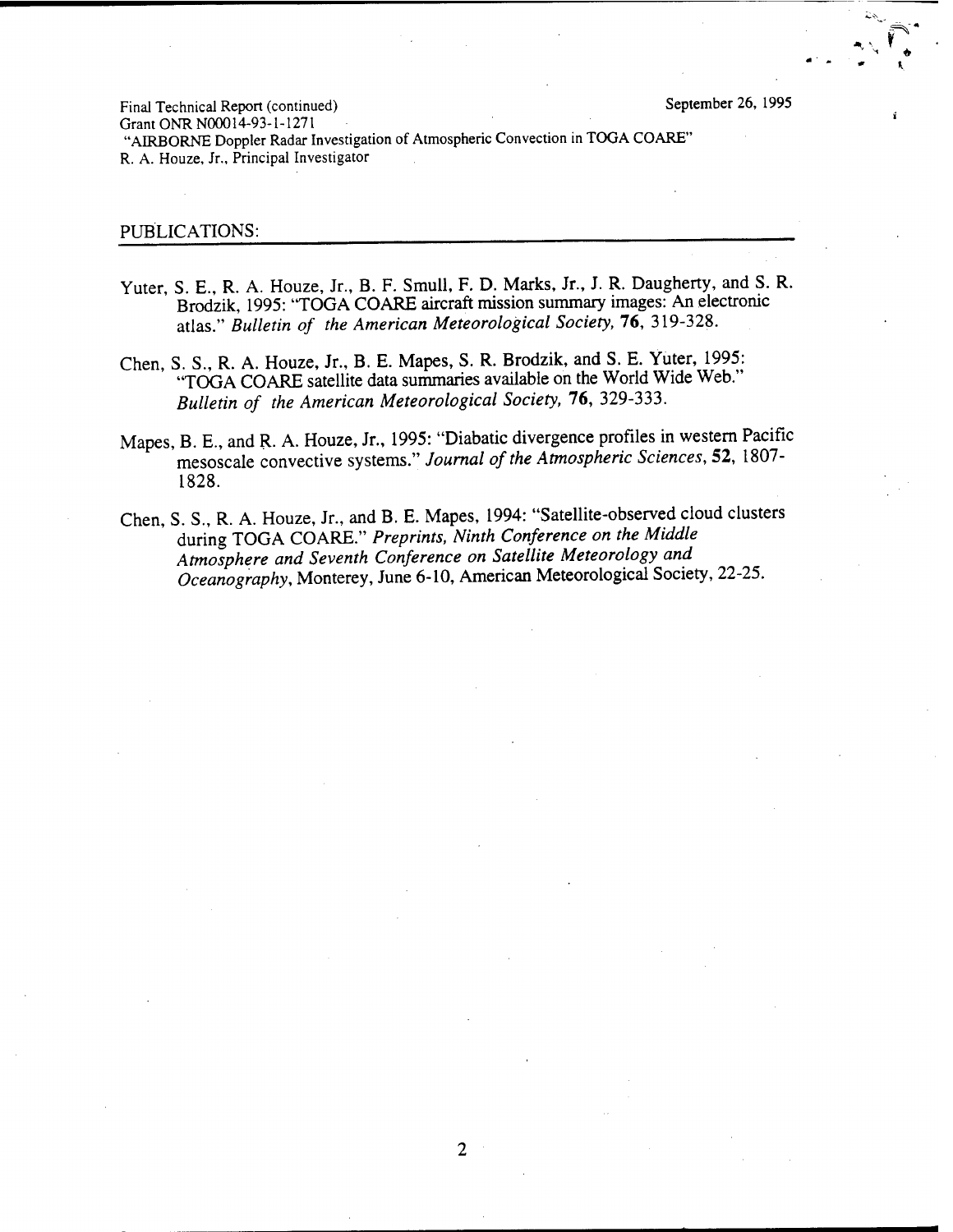

#### DEPARTMENT OF THE NAVY OFFICE OF NAVAL RESEARCH SEATTLE REGIONAL OFFICE 1107 NE 45TH STREET. SUITE 350 SEATTLE WA 98105-4631 IN REPLY REFER TO:

4330 ONR 247 11 Jul 97

- From: Director, Office of Naval Research, Seattle Regional Office, 1107 NE 45th St., Suite 350, Seattle, WA 98105
- To: Defense Technical Center, Atta: P. Mawby, 8725 John J. Kingman Rd., Suite 0944, Ft. Belvoir,VA 22060-6218

Subj: RETURNED GRANTEE/CONTRACTOR TECHNICAL REPORTS

1. This confirms our conversations of 27 Feb 97 and <sup>11</sup> Jul 97. Enclosed are a number of technical reports which were returned to our agency for lack of clear distribution availability statement. This confirms that all reports are unclassified and are "APPROVED FOR PUBLIC RELEASE" with no restrictions.

2. Please contact me if you require additional information. My e-mail is *silverr@onr.navy.mil* and my phone is (206) 625-3196.

 $\lambda/\lambda$  alue ROBERT J. SILVERMAN